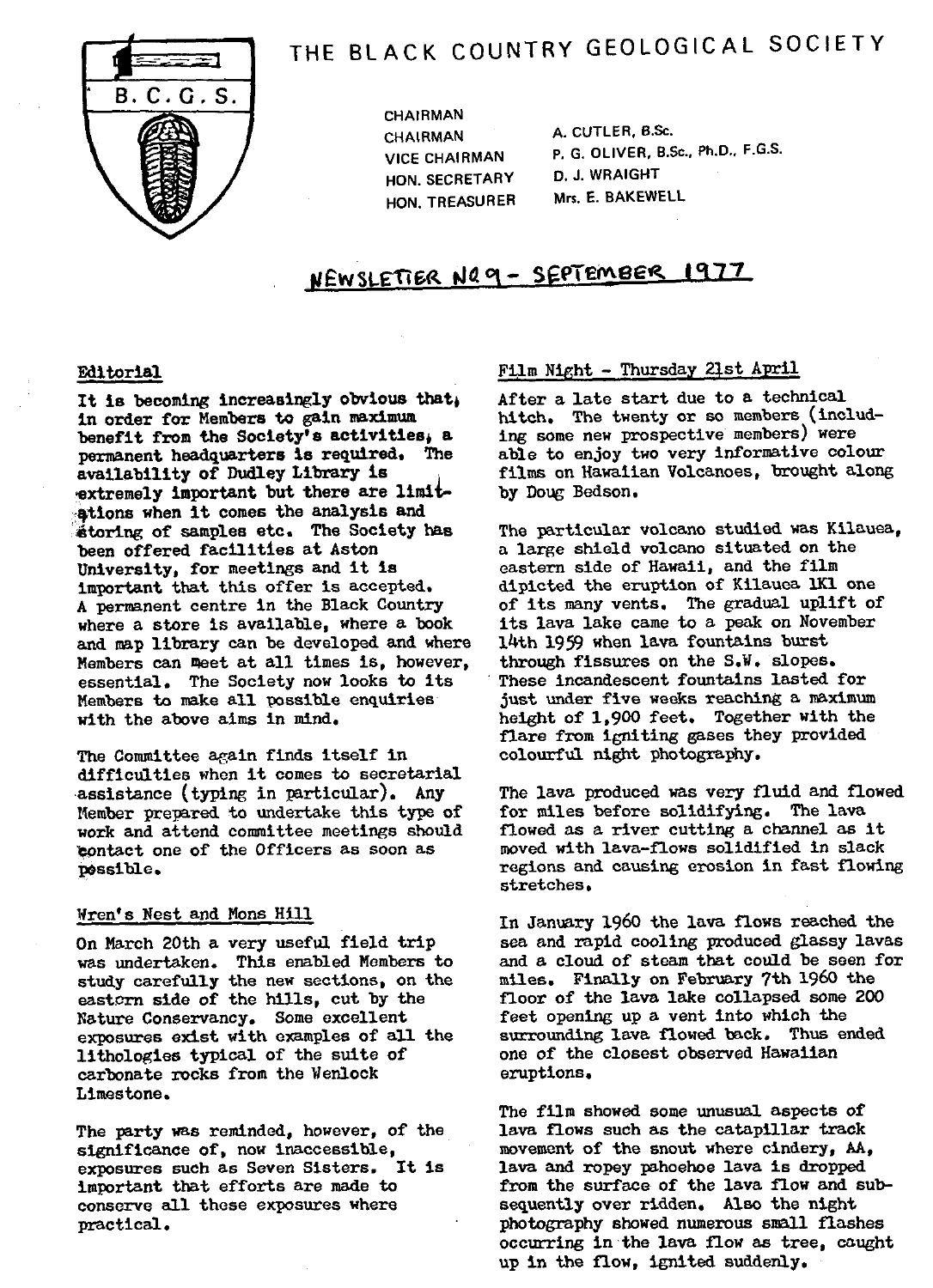Members reacted **slowly** but it was fairly clear a second showing of both films would have been appropriate. However due to a **long deliberate delay** between tho **two** films the evening **was filled** and so . closed a very enjoyable and informative L. Film Night. (G,H.)

#### Associate Membership...

The importance of the **B.C.G.S.** appears to be growing if applications for Associate<br>Membership are an indication. The Society Membership are an indication. is pleased to welcome the following recently elected groups;

Benjamin Priest Group Services, Limited,

John Barnsley and Sons Limited

Tarmac Construction: Limited

Duport Limited

**Cn** addition Johnoon Poole and Bloomer have a'longstanding membership and Wolverhampton and Dudley Brewers Limited have made a donation of  $£5.00.$ 

#### Field Excursion to Ludlow, Sun 22nd May

About 35 members and friends wore met at the old museum **in Ludlow by** Mr John Norton the Curator of Ludlow Museum.

After a brief look at some of the fine *specimens stored at the ' museum* and armed *with copies of "Geology* of the Ludlow, area *of the* -Shropshire-Herefort **shire Border"' by** John Norton MBE, FGS, FRES, and "Mortimer **Parest Geological Trail"** by the Nature ' **Oi erv<sup>a</sup> ney Council, the group made its way** and the first locality which was on private -land at Downton' Gorge. During' the **`last glacial period, the** River Tome was diverted. by glacial deposits which forced the river. to cut through hard beds of limestone, forming this very well-defined gorge, large lake occupied much of the **valley In'** glacial times, the shore-line of which can still be seen.

Having crossed the river we examined the Bringewood Beds which are rich in fossils especially the nautiloid Orthoceras and Conchidium **knightii;''a-** brachiopod **prevalent** in these **rocks. A leisurely climb up the hill gave an excellent view of** the gorge and several fossil specimens were examined and discussed. Mr Norton then explained the need for the reclassification of the Ludlow Group of rocks by Holland, Lawson and **Nalmeley in** 1958 when the original **divisions made by** Murohieon were found to be inadequate.

Then on to Leiniwardine, which is built on. **the site** of the , old "Roman town of Bravoniwn, for lunch at the local hostelry.

For a long time geologiats were puzzled by the rock formations near Leintwardine but this was solved in 1962 by Dr J Whitaker who found evidence that 6 parallel submarine channels were out and' filled during early Leintwardine times. These are comparable with the heads of modern submarine canyons and contain the remains of numerous fauna including echinoids eurypterids and the asteroids (starfish) for which Leintwardine was famous when the quarrymen used to sell. them to visitors.

A brief stop was made after lunch to look East from Wigmore Moor towards the anticlinal axis to compare the relationship of topography to geological structures. The remainder of the afternoon was spent visiting numerous quarries and roadside cuttings' at Mortimer Forest and Wigmore Road, following the succession from the Wenlock through the Elton and Leintwardine Beds and finishing with the Whiteliffe Beds; comparing the changes in rooks and fauna relative to the changing conditions of deposition.  $(E.B.)$ 

Programme of Events .

September 4th Field trip to Birch Coppice opencast site. Morning only. Neet Dudley Library 9.15 a.m. or at .. site" (Swan Works on B4155 Pelsall Road GR 038054)-

|          | September 22nd 'An Expedition to South |  |
|----------|----------------------------------------|--|
|          | Georgia with the British Antarctic (1) |  |
|          | Survey' by T Pettigrew of Sunderland   |  |
| -Museum. | ディー・ディスティー たいかたびえ 新生                   |  |
|          |                                        |  |

October 6th Informal. Meeting . Dudley Library..

- October 15th Birmingham University Geology Department Museum. Meet at the Department  $2.00$   $p.m.$  Tea and biscuits.
- November 15th Social Evening at the 'Old Mill', Windmill Street, Upper Gornal, Dudley, 8.00 p.m. Please book as soon as - possible. ' y

December 8th Members'. Evening. 'Travels' in Iceland' by Sheila' Pitts. Dudley Library 7.45 p.m. Tea and biscuits 7.15 p.m.